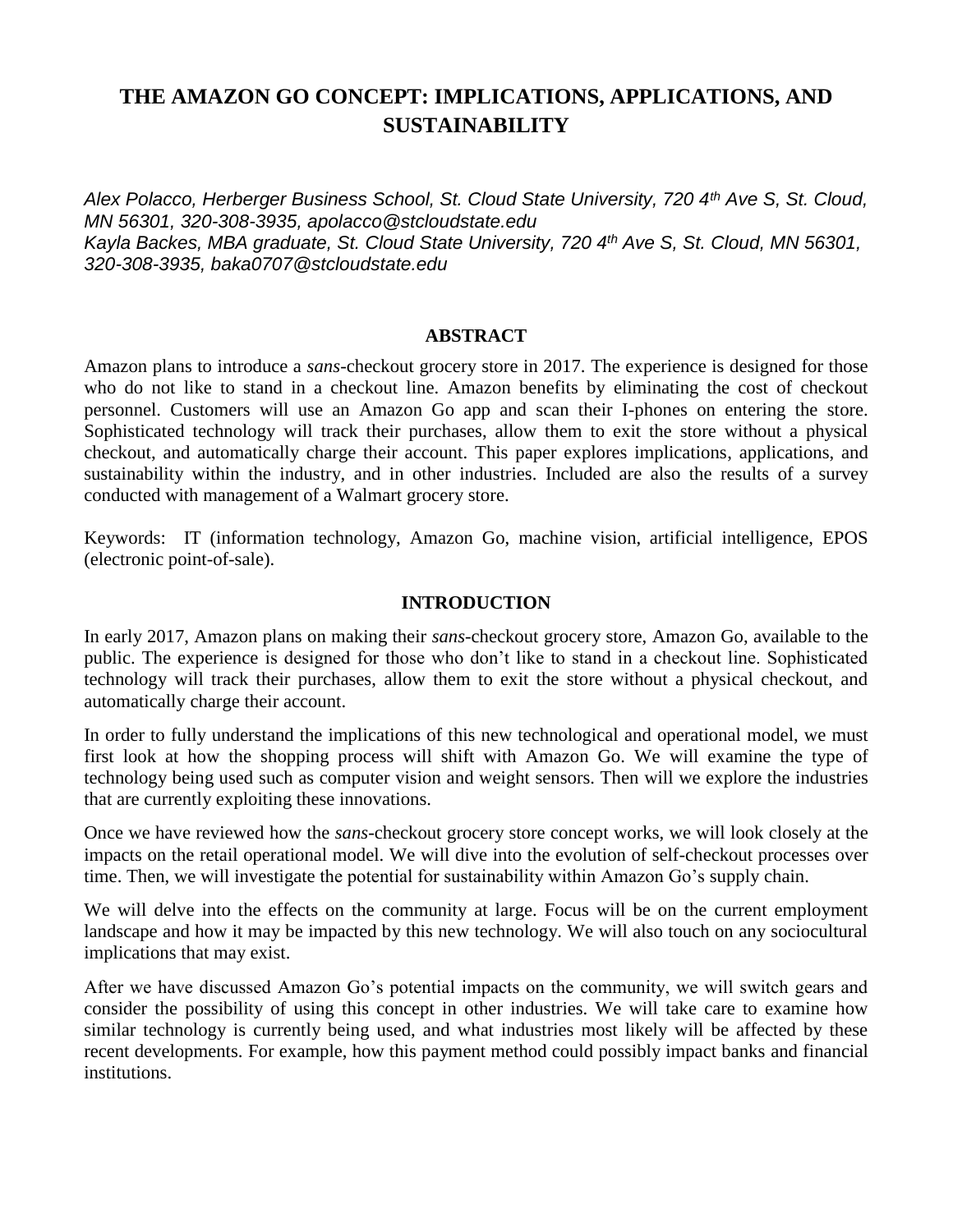Upon reviewing how this technology may influence the retail operational model, the community, and other industries, we will look at the specific threats and opportunities that may arise. Focus will be given to the work force, new industry standards, and concepts of trust. Once all of these topics have been covered, managers may better prepare themselves for the potential threats and opportunities that could lie ahead. We will also include the results of an interview conducted with a manager of a Walmart grocery store.

## **METHODOLOGY and RESEARCH QUESTIONS**

This study was conducted on current literature in the library and from online resources. The assistant manager of a major retail and grocery chain was also interviewed and asked the following questions:

The manager was given the following information*: In early 2017, Amazon plans on making their sanscheckout grocery store, Amazon Go, available to the public. The experience is designed for those who don't like to stand in a checkout line. Sophisticated technology will track their purchases, allow them to exit the store without a physical checkout, and automatically charge their account.* 

Survey Questions:

- 1. What would some of the pros and cons be in the adoption of this technology?
- 2. Do you think it could benefit your chain of stores and your particular store?
- 3. Do you believe that Amazon Go's new technology will be adopted by other food chains?
- 4. Do you believe that this new technology is sustainable?
- 5. What are the greater effects that you think this technology will have on their respective communities if implemented into food chains?
- 6. Could this new concept make Amazon Go a major player in the grocery business in the future?

The respondent's answers are incorporated into the rest of this paper.

# **AMAZON GO REVIEW**

## **Shopping Process**

In order for consumers to shop at an Amazon Go store, the consumer must first create an Amazon account, have a smart phone, and download the Amazon Go app. Once these items are in place, the customer scans their Amazon Go app, located on their smartphone, upon entering the retail store. At this point, the customer is free to walk around the store, shop, and add and replace items to or from their virtual cart [1].

In order for Amazon Go to accomplish this paradigmatic shift in the operational model of retail shopping, it relies heavily on technological innovation. The technology Amazon Go uses automatically senses when an item is picked up, put back on the shelf, and who committed the action. Once the customer is satisfied with the items they've chosen, they simply walk out the door - no lines, no checkouts, and no waiting. The purchased items are charged to the customer's Amazon account and a receipt is sent to the Amazon Go app [1].

## **Technology Used**

Amazon Go uses what they call, "*Just Walk Out Technology*". This technology is responsible for keeping track of items taken from, and in some cases, returned to, the store's shelves. It also keeps track of the individual's virtual cart [1].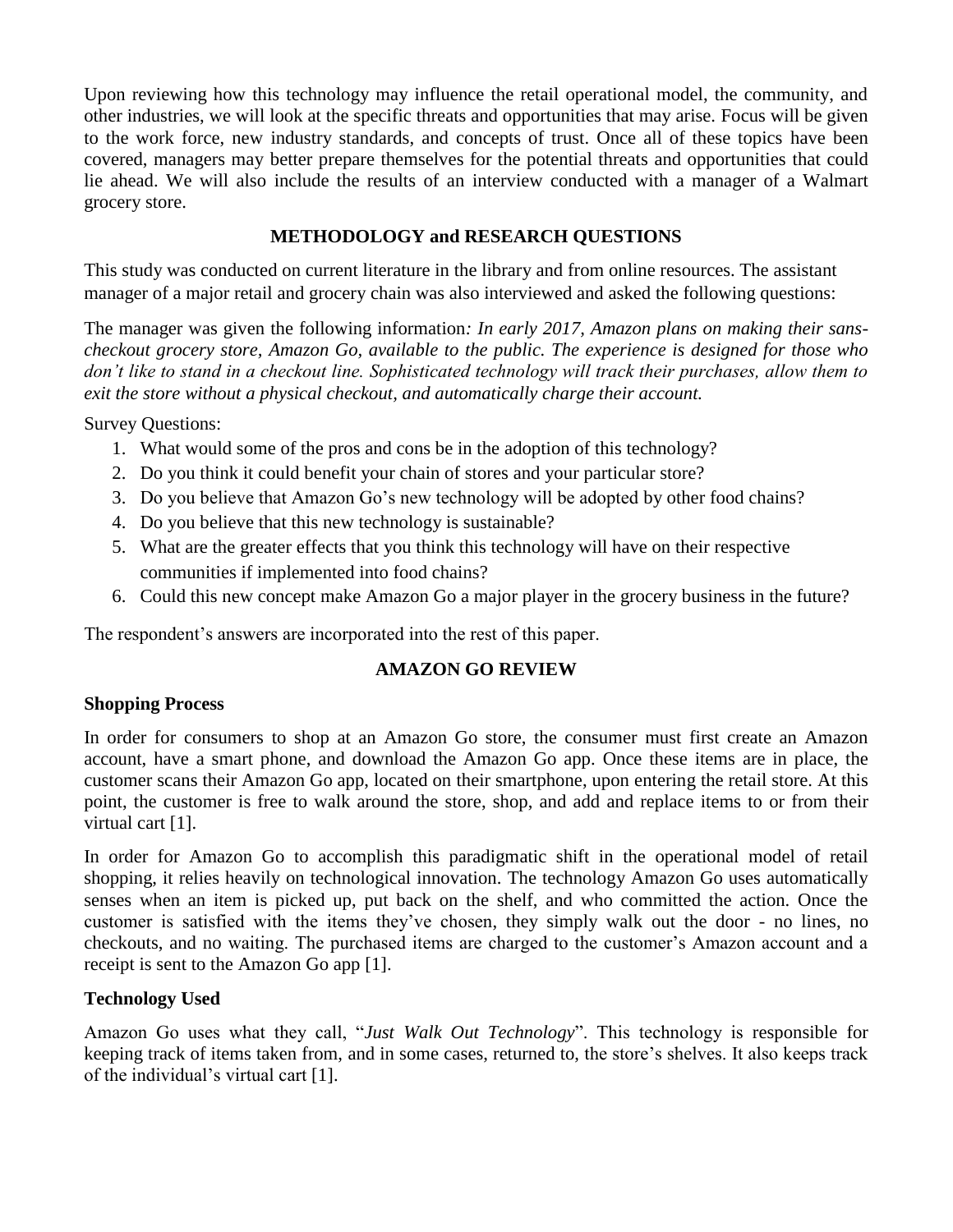For this to be possible, Amazon uses technology similar to that of self-driving cars. 28 the system relies heavily on sensor fusion, computer vision, and deep learning algorithms [1]. While they haven't revealed too much about their technological advancement, it appears that Amazon plans on making cameras central to their operational strategy. These cameras will track not only the products and their placement, but also the individuals who do the shopping [17].

## **Industries with Similar Technologies**

Amazon states that the technology behind their cashier-less operating model is the same technology prevalent in driverless cars [1]. However, the automotive industry isn't the only place that this type of technology is being used. Vision technology is also extensively used in manufacturing industries to assure quality, and to inspect, test, and sort parts [8].

Computer vision and machine learning have become so prevalent across industries that it can even be seen in the scientific study of animal behavior. 3D Computer vision software has already been developed that scans the subject animal's behavior in order to try and measure the quality of life of the animal. It is capable of learning and differentiating normal behavior from abnormal behavior. This allows for an objective analysis of how the animal is coping in its captive environment [4].

In addition to the automotive, manufacturing, and scientific industries, the hospitality industry is no stranger to the type of sensor technology potentially used by Amazon Go. A similar concept is used at some hotels that have condiments and drinks on the counter or in the refrigerator, known as a mini bar. These snack trays have motion sensors and electronic scales built in, that at times, may automatically charge the consumer if something is moved [10].

# **OPERATIONAL EVOLUTIONS**

## **Movement towards Self-Checkout**

The Amazon Go concept is an evolution from the self-checkout operational model that is used at Walmart and other grocery stores. However, self-service in the retail arena has been evolving for over a hundred years. In 1916, Piggly Wiggly made the innovative decision to allow customers to explore the aisles of products without the assistance of an employee. Then, in 1992, some of the first self-checkouts debuted [13].

Since then, the self-checkout model has been widely accepted and immensely popular. According to a study conducted by computer and point-of-sale terminal company, NCR, those who use the selfcheckout indicated that they appreciate the convenience and ease of use that it provides. One interesting note of those surveyed, was that they indicated that they still liked knowing an attendant was nearby to provide help if needed [13].

While interviewing Paul Forsell, an Assistant Manager with a major retail and grocery store, he estimated that roughly 20 to 30 percent of customers prefer the self-checkout. Meanwhile, the rest give preference to the traditional cashier check-out method. He indicated that while self-checkouts are popular, some people prefer to not have to deal with the technology themselves [9].

## **Sustainability of Supply Chain**

With all of this next generation innovation associated with Amazon Go, we must also look at any potential strides in supply chain sustainability that may also be occurring. It's no surprise that Amazon does have sustainability initiatives that span many of its different services and products. From Amazon Wind Farms in Texas, to its innovative approach to recycling energy of nearby data centers, it's clear to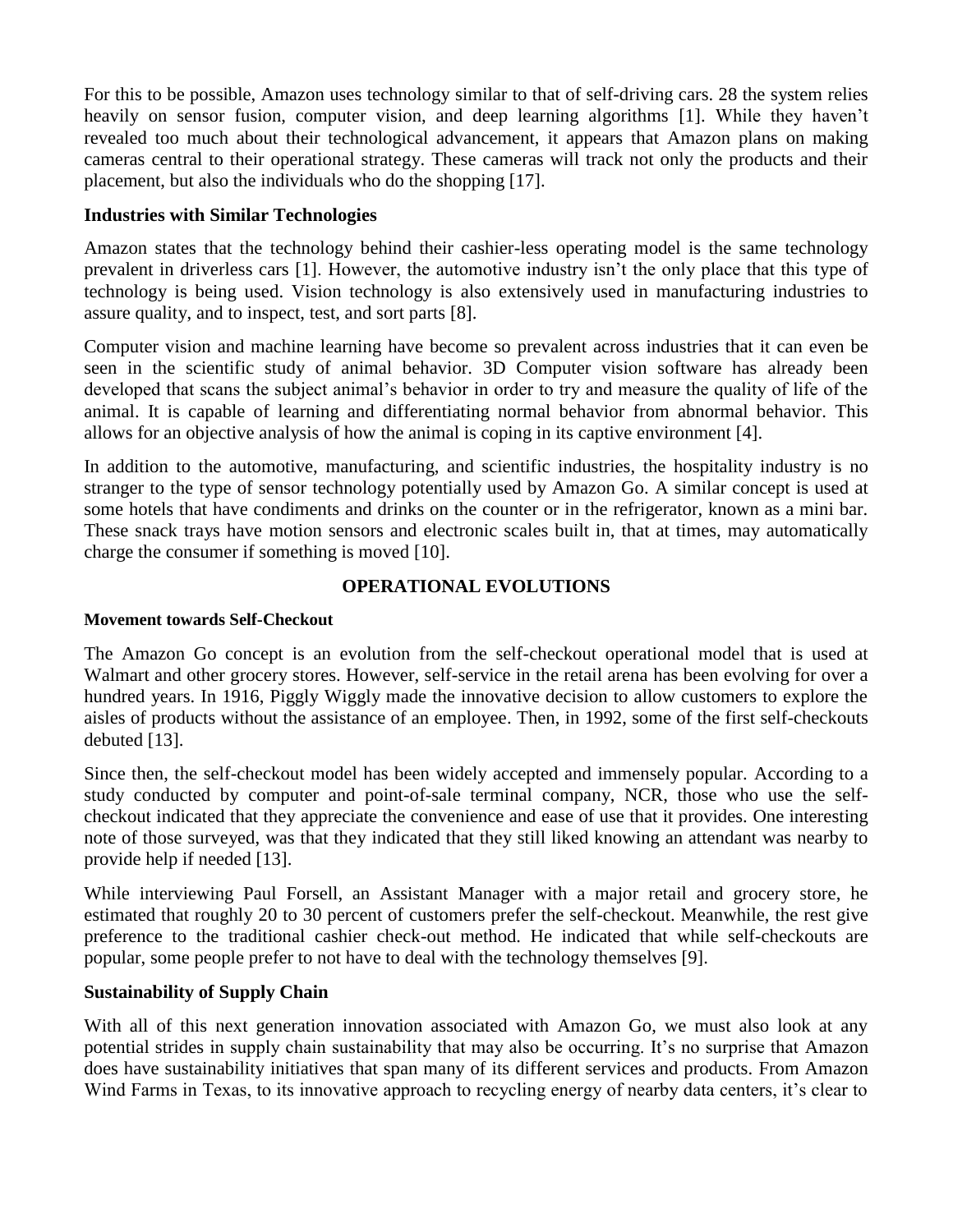see that Amazon has been making great progress in its efforts to build upon the best energy and environmental practices. However, one initiative of particular relevance is the work being done with AmazonFresh, Amazon's grocery delivery service for Prime Members [2].

AmazonFresh's initiative with Feed America, a nonprofit organization tasked with feeding America's hungry through extensive national cooperation of food banks, has led AmazonFresh to donate food to these food banks from its distribution centers. While it is unclear if Amazon Go will incorporate a similar model as Amazon Fresh, the partnership with food banks appears to already exist and could potentially be duplicated [9]. In addition, Amazon has stated that the efforts it makes towards energy and environmental practices are intended to be implemented throughout Amazon [2].

#### **COMMUNITY IMPACT**

#### **Impact on Workforce**

According to the Bureau of Labor Statistics, in 2016, there were 2.7 million people identified as being employed by retail grocery stores, 856,850 of whom are employed as cashiers [5]. This number doesn't even reflect the 3.5 million cashiers that are employed across all industries, not just the retail grocery industry [6]. With so many people being employed in this industry, and in jobs that this disruptive technology may make obsolete, it follows that one may be curious how these individuals will be affected by Amazon Go and its cashier-less operational model.

While there could be an obvious adverse impact on cashiers, there could also be an increased demand for technical people to design, implement, and maintain this new technology. Supervisors and customer service personnel would be needed to answer questions, handle returns, and handle quality related issues. Security and anti-theft employees would also be needed to prevent shop-lifters [15]. It appears that people will still be needed in retail, perhaps just in different capacities.

Forsell's take on this new technology appears to reinforce earlier theories. He indicated that if technology was implemented, it would free up the cashiers to perform other duties. He also alluded to the probable increase in demand for individuals with computer maintenance skills, and individuals to help in the validation of purchases prior to leaving the store [9].

#### **Sociocultural Implications**

With all of this fear that Amazon Go's new "Just Walk Out Technology" will eliminate the jobs in retail stores, it should remain top of mind that humans are still emotional creatures. We are hard-wired to crave human interactions. An example of this can be seen in the increase in popularity of farmers' markets that provide a more personal experience [12].

In addition, an Accenture study found that 77 percent of U.S. consumers would rather interact with a human than with a digital channel to solve service related issues [7]. The desire towards personalization in retail shopping would almost inherently require a unique experience that, at this point, may only be possible through dynamic human interaction. At the end of the day, the consumer will decide what type of shopping experience will win out in the retail industry, not technology.

## **IMPACT ON OTHER INDUSTRIES**

#### **Impact on Other Industries**

There are many industries that are likely to be impacted by the technology and operational model of Amazon Go. For starters, it is believed by some that Amazon intends to increase the amount of Amazon Accounts. This could have many benefits besides data-collection, it could also increase the adoption rate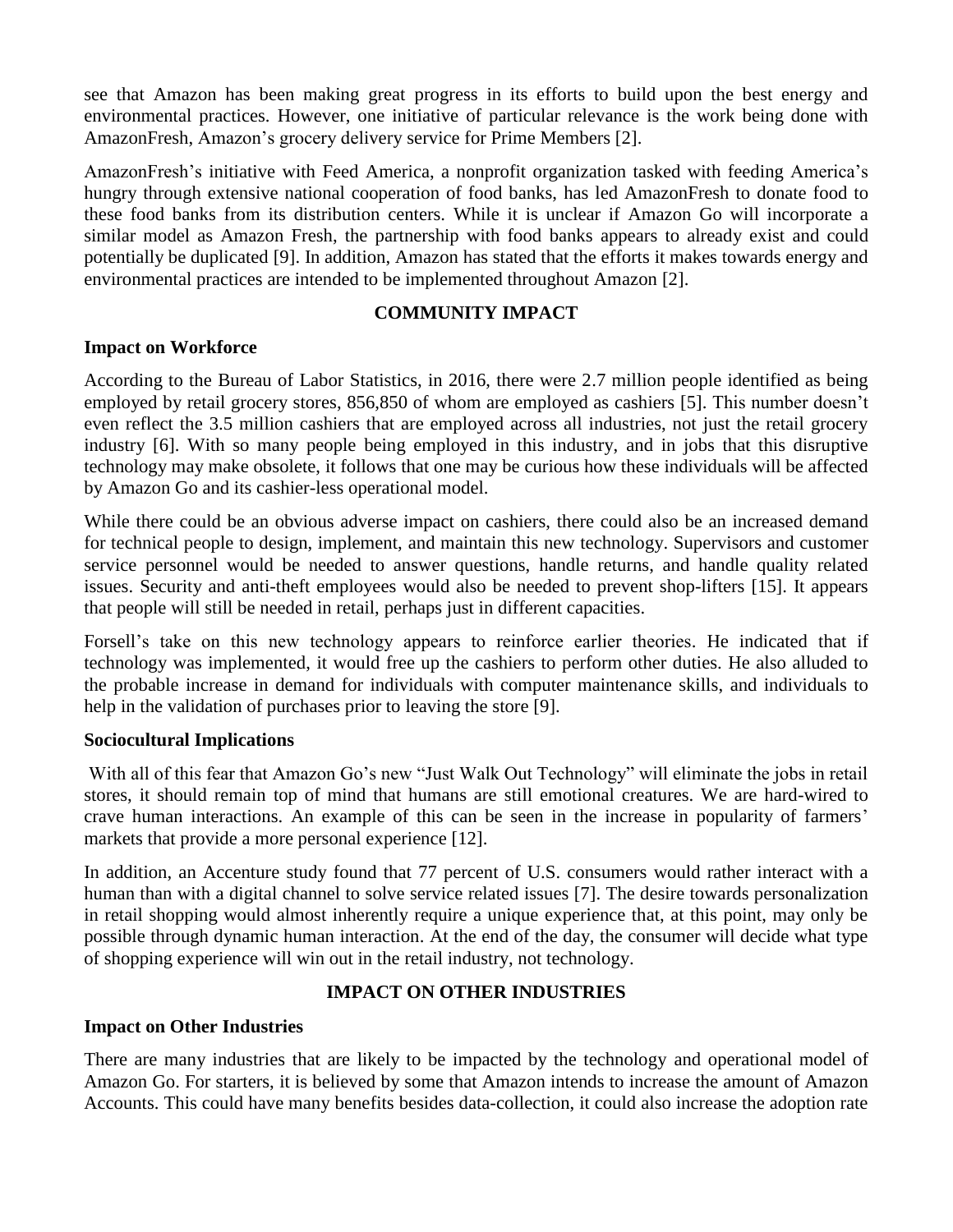of its Amazon Payments platform. If this is the case, it could greatly increase competition for payment platforms such as PayPal, Square, and Visa [11].

This sans-checkout model could be easily implemented across various retailers. While retailers and grocers more than likely don't have the funds available for research and development like Amazon does, if Amazon Go's technology were to be offered to the masses this could cause widespread change [14]. As previously discussed, this could potentially cause increased profits, faster shopping experiences, and job role changes. This could mean instead of cashiers, we will have concierges, greeters, and sampler staff [16]. With a little creativity, one could also imagine similar models in non-retail settings such as libraries, check-ins at doctors' offices, and restaurants.

#### **MANAGERIAL IMPLICATIONS**

The potential threats for retailers, grocers, and their employees, in the event of a widespread implementation of a technology similar to that of Amazon Go, are numerous. This technology threatens those working in cashier positions gives rise to theft and fraudulent activity concerns among retailers, and could potentially widen the competitive gap between small and large retailers with the potentially large investment [9]. If Amazon were to expand their payment platform, this could create increased competition for companies like PayPal, Square, and Visa [11]. In addition, if Amazon chooses to implement sustainability efforts into Amazon Go, like it has with its other business units, it could increase the sustainability standard among retailers [2].

With potential threats, come potential opportunities. The advent of Amazon Go and the evolution of the self-checkout bring many benefits for both the consumers and retailers alike. For consumers, the decrease in waiting time, and the ease of use are very attractive benefits. For retailers, the ability to reduce lines, relocate personnel resources, and gain the customers trust to provide quick service could prove to be profitable [9].

## **CONCLUSION**

Amazon Go plans to introduce its checkout-free grocery shopping concept in early 2017. The strategy is an evolution from the self-checkout version that is used in many grocery chains today. Advanced technology and computer integrated inventory management systems enable the customer to take products off the shelves, put them in their carts, and leave the store without going through a checkout line. Besides the convenience to the customer, Amazon evidently plans to benefit through a reduction of checkout clerks. The cost of implementing, maintaining, and sustaining the system may offset or exceed cost-savings through reduction of checkout clerks. It is unclear as to whether the new concept will be embraced fully or partially by other grocery chains and similar industry applications.

#### **REFERENCES**

- [1] Amazon Go Editorial Staff (2017). Amazon Go, Retrieved from <https://www.amazon.com/b?node=16008589011>**.**
- [2] Amazon Go Editorial Staff (2017). Amazon Go, Retrieved from <https://www.amazon.com/b?node=16008589011>**.**
- [3] Amazon Go Editorial Staff (2017). Amazon Go, Retrieved from <https://www.amazon.com/b?node=16008589011>**.**
- [4] Barnard, S., Calderara, S., Pistocchi, S., Cucchiara, R., Podaliri-Vulpiani, M., Messori, S., and Ferri, N. Amazon Go Editorial Staff (2017). Amazon Go, Retrieved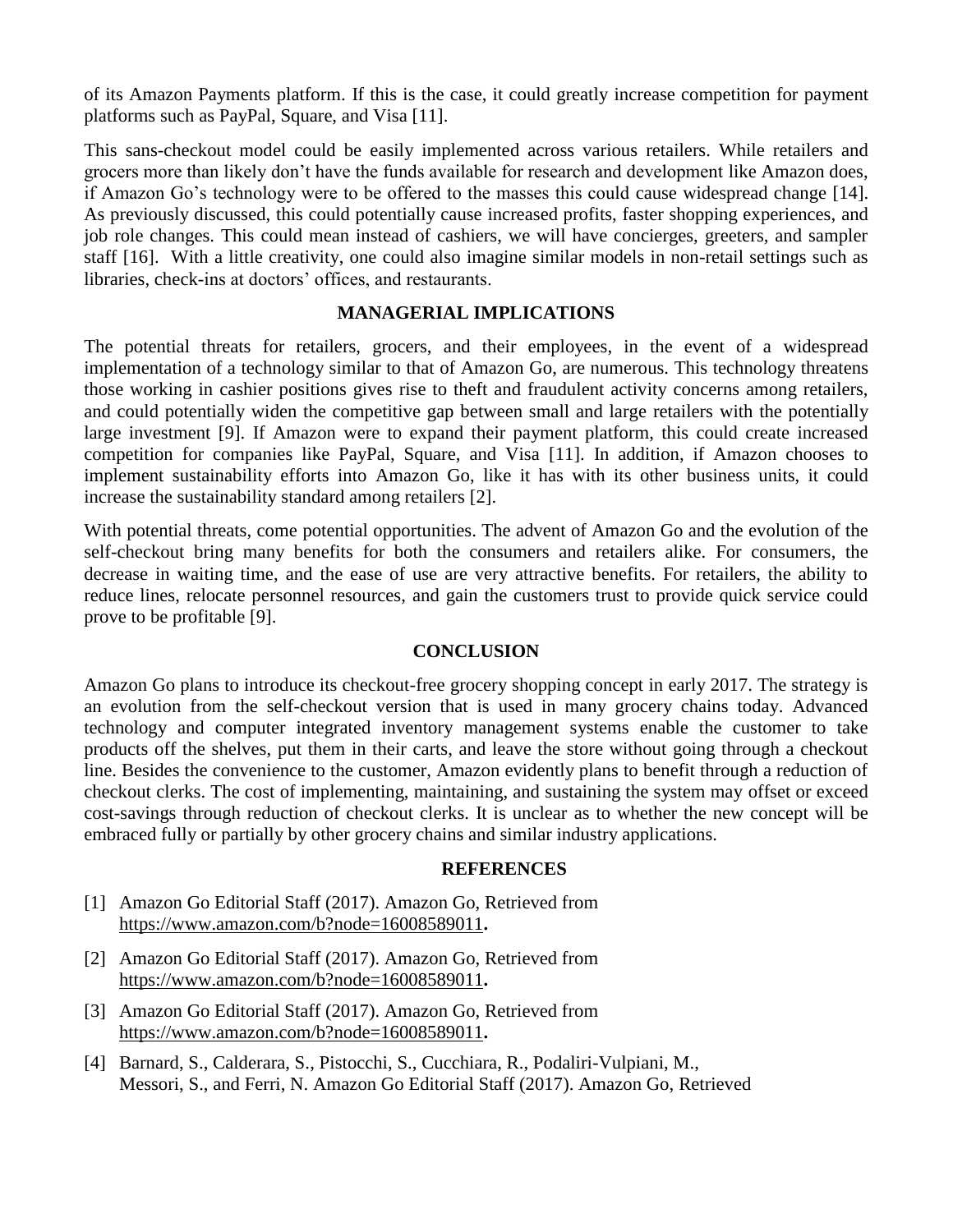from <https://www.amazon.com/b?node=16008589011>**.**

- [5] Bureau of Labor Statistics (February 8, 2017). Labor Force Statistics from the Current Population Survey. [Online]. Available: https://www.bls.gov/oes/current/naics4\_445100.htm.
- [6] Bureau of Labor Statistics (March 31, 2016). Retail salespersons and cashiers were occupations with highest employment in May 2015. [Online]. Available: https://www.bls.gov/opub/ted/2016/retail-salespersons-and-cashiers-wereoccupations-with-highest-employment-in-may-2015.htmAmazon Go Editorial Staff. *Amazon Go,* Retrieved from <https://www.amazon.com/b?node=16008589011>**.**
- [7] Davis, L. (March 23, 2016). U.S. companies losing customers as consumers demand more human interaction, Accenture strategy study finds. *Accenture,.* [Online]. Available: https://newsroom.accenture.com/news/us-companies-losing-customers-asconsumers-demand-more-human-interaction-accenture-strategy-study-finds.htm. [Accessed 25 February 2017
- [8] Dipert, B. (January 23, 2017). Visual depth sensors: Multiple applications and options. *Vision Systems Design*,. [Online]. Available: http://www.visionsystems.com/articles/2017/01/visual-depth-sensors-multiple-applications-andoptions.html. [Accessed 25 February 2017]**.**
- [9] Forsell, P. (February 28, 2017). Interviewee, *Assistant Manager* at St Cloud, MN Walmart*.* [Personal Interview].
- [10] Laasby, G. (September 10, 2014). Hotels use sensors to bill for uneaten snacks, hit guests with unexpected charges. *Milwaukee Wisconsin Journal Sentinel*,. [Online]. Available: http://archive.jsonline.com/watchdog/pi/hotels-use-sensors-to-bill-foruneaten-snacks-hit-guests-with-unexpected-charges-b99347028z1-274623181.html. [Accessed 25 February 2017]
- [11] Melville, A. (January 20, 2017). Amazon Go Is About Payments, Not Grocery. [Online]. *Forbes*. Available: http://www.forbes.com/sites/groupthink/2017/01/20/amazon-go-is-about-paymentsnot-grocery
- [12] Merholz, P. (December 12, 2011). The Future of Retail? Look To Its Past. [Online]. Available: https://hbr.org/2011/12/the-future-of-retail-look-to-i.
- [13] NCR (2014). Self-checkout: A global consumer perspective. *NCR,* 2014. [Online]. Available: https://www.ncr.com/sites/default/files/white\_papers/RET\_SCO\_wp.pdf. [Accessed 25 February 2017].
- [14] Pasquarelli, A. (December 5, 2016). What Amazon Go Means for the Future of Retail. [Online]. Available: http://adage.com/article/digital/amazon-means-futureretail/307020/.
- [15] Rash, W. (December 8, 2016). Amazon Go won't kill many jobs, but it may prove a boon to crooks. *eWeek,* 8 December 2016. [Online]. Available: http://eds.a.ebscohost.com. [Accessed 25 Febraury 2017].
- [16] Solomon, W. (December 11, 2016). What Retailers Must Remember About Customer Experience Amid The Amazon Go Hype. 11 December 2016. [Online].